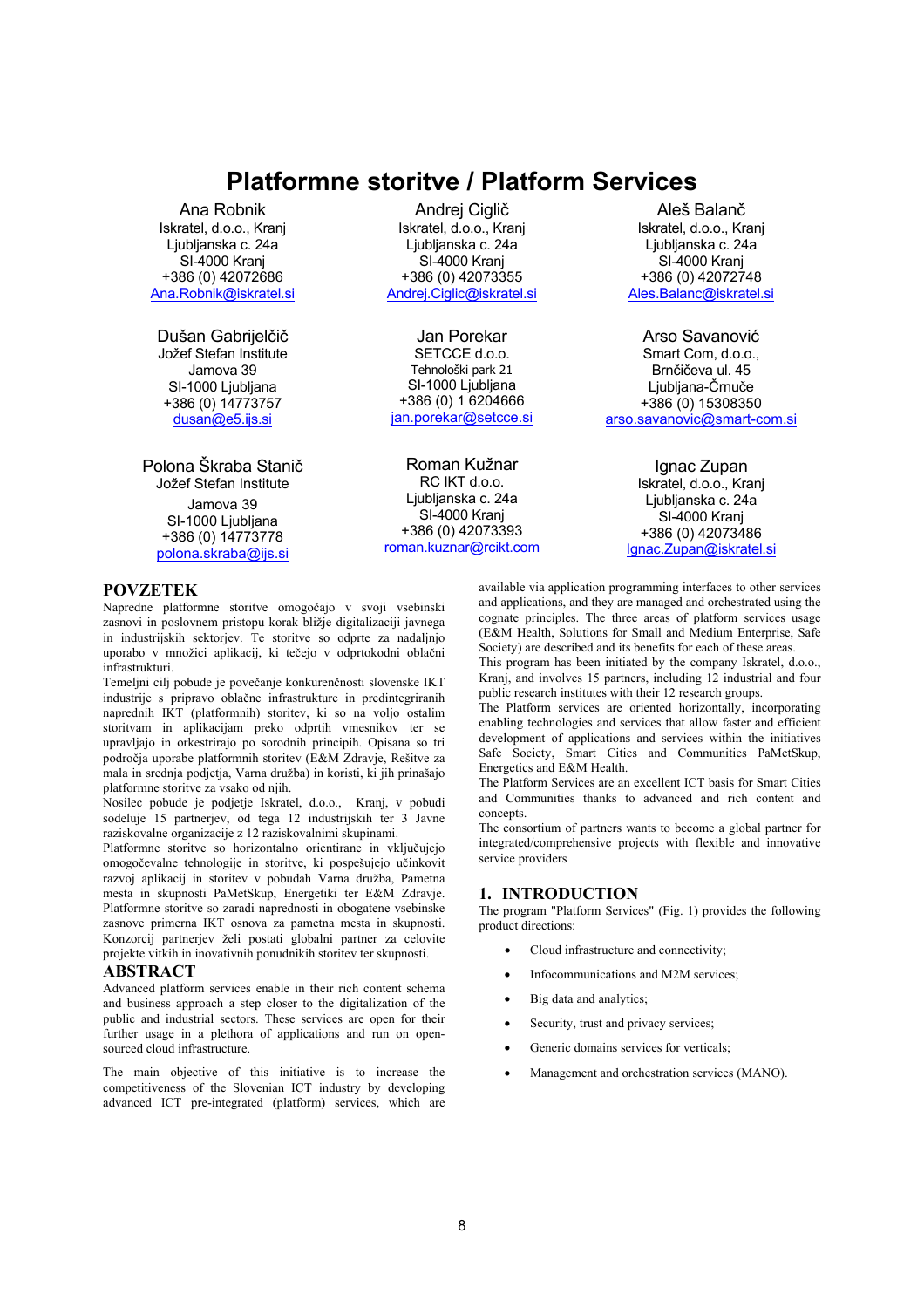

**Figure 1: Platform Services** 

The ecosystem of partners with its innovative, open and preintegrated solutions in the area of "Platform services" will contribute significantly to digitalization and usage of advanced services by end-users, as well as to the success and innovation of individual partners and their business clients in domestic and global markets.

Solutions include the results of R&D competencies and products (TRL 2-5) and their demonstration and commercial pilots (TRL 6-9) for the public and industrial sectors in the priority area »Healthy Living and Working Environment/Smart Cities and Communities« of the Smart Specialization Strategy in Slovenia. They also comply with the RRI thematic program objectives of the EU instruments and Digital Strategy of EU and Slovenia. The already existing prototypes or products will be upgraded with the essentially new features or built-in application programming interfaces (APIs), which transform them into easy-to-use services.

The realized business idea "Platform Services" comprises many positive multiplied impacts in: social and economic importance for the Slovenian/European society, states and businesses, development and deployment of new open digital services in the cloud that are usable in many domain areas (energetics, health, public safety, transport, smart cities and communities and others),  $a$ ssistance of the Slovenian ICT industry in developing complex solutions with high added value and thereby increasing export of high-tech products.

A phased approach incorporating R&D and V&V activities of pre-integrated solutions, and marketing and sales activities with the demonstration and commercial pilots will take place in the vears 2016-2020.

## **2. PRODUCT DIRECTIONS OF "PLATFORM SERVICES"**

## **Cloud infrastructure and connectivity**

Requirement for modern Telecommunications and IT vendors is to offer more scalable, reliable and elastic products which enable faster integration of different types of applications into wide range of solutions with high added value. In order to meet these requirements, there is a need to build innovative application and service infrastructure by combining different technologies such as Virtualization, Cloud Computing, Software Defined Networking (SDN) for broad ecosystem of application providers. With this vision in mind Platform Services Infrastructure model is developed and will be upgraded with the essentially new features based on standards and open source solutions.

Broadband connectivity with guaranted SLA (Iskratel, d.o.o., Kranj - SI3000 Lumia, NIL d.o.o. - StreetFlow, Smart Com d.o.o. SmartSNO) connects users to content and contains products/solutions with the following features:

- Assurance of broadband access service in line with the latest technology orientations and transformations such as Software Defined Network (SDN),
- Increase Network Availability and Operation, Improve Connectivity and Access Service to public or private ICT infrastructure,
- Effective and efficient maintanance of network and network infrastructure,
- Assurance of Service Level Agreement (SLA).

Cloud infrastructure covers the solution for data centers as shown in Figure 2 and the cloud platform as shown in Figure 3. Datacenter infrastructure provided by FMC d.o.o. and RC IKT d.o.o. is geo-redundant with Carrier-grade characteristics, where two datacenters are interconnected with dedicated, redundant, Gbit interconnections. The architecture of each datacenter is built around scalable, highly secure and high-availability configuration. Each datacenter provides essential I7 resources, such as Server Farms, where all CPU resources are virtualized, SAN storage with storage and database resources, and backup devices. Connections to internet, and the routing between datacenter resources and the internet are provided by means of Bbit connections via at least two independent ISPs and with the use of Border Gateway protocol (BGP).



#### **Figure 2: Data Center**

For Platform Services, Iskratel has developed its own scalable infrastructure which brings framework for application installation in Data centers. This »Cloud Service Platform« (CSP) enables many deployment options from application virtualization scenario to cloud scenarios. All building blocks together offer a user to achieve availability and reliability of its services in many different ways with diverse solutions. Combining building blocks and their features in a proper way CSP can be used as Infrastructure as a Service (IaaS), Platform as a Service (PaaS) and Data as a Service (DaaS). In order to provide cost efficiency, scalability, flexibility and high reliability in a standardized way, the architecture of the Platform Services is built on the NFV concept.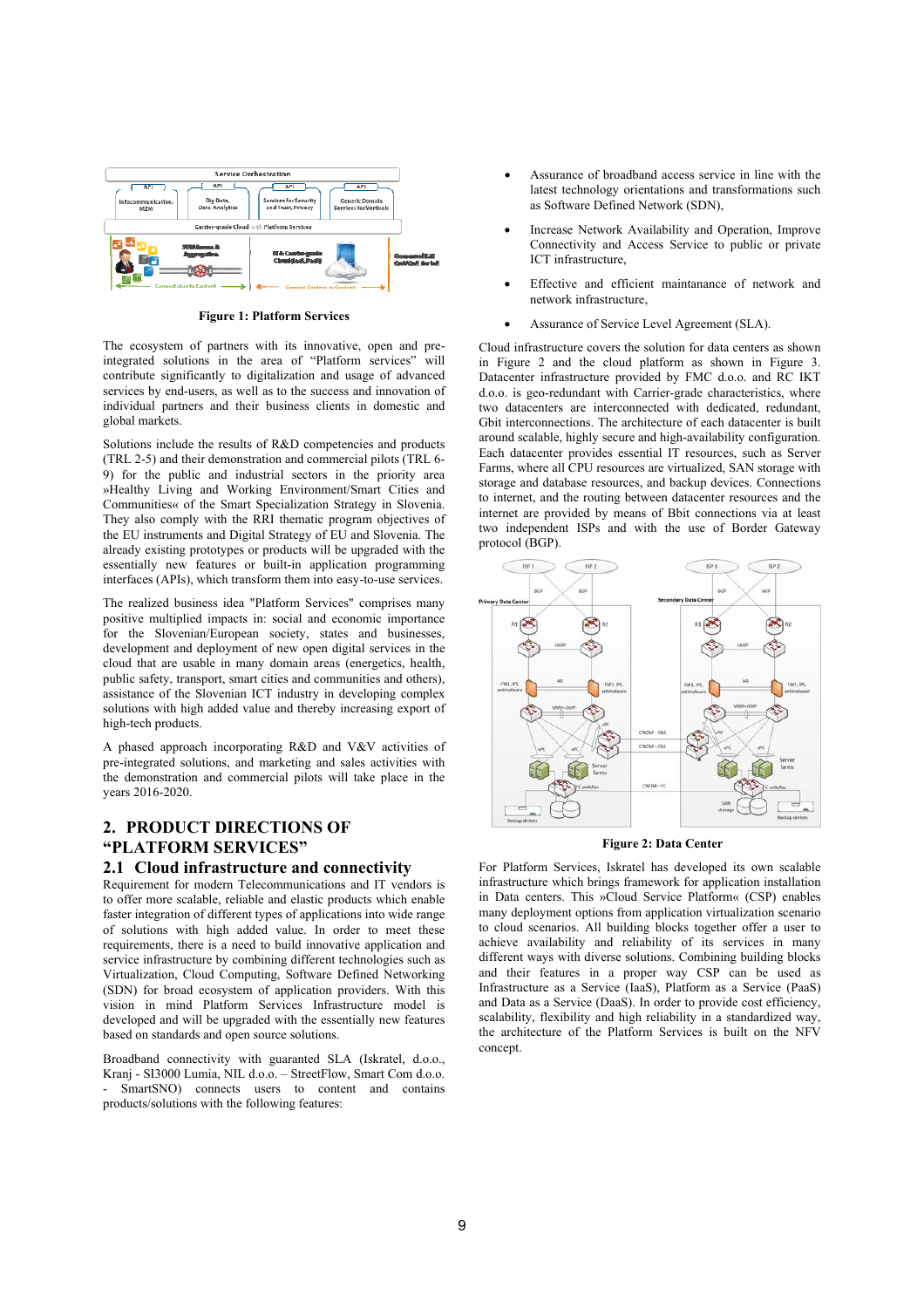

**Figure 3: CSP in NFV Architecture** 

Network Function Virtualization, in short NFV, is a network architecture concept which, by using the technologies of IT virtualization, virtualizes entire classes of network node functions into building blocks that may be connected, or chained, to create communication services. It provides many benefits along the IT Services value chain, ranging from the cost benefits of using a generic purpose hardware and software, to the scalability, high  $r$ eliability and flexibility to deploy variety of rather different IT services on the platform.

#### **2.2 Infocommunications and M2M services**

Infocommunications and M2M services fall into three major product categories, which help transform communications into such services that can be built easily in applications:

Infocommunication servers providing H2H (Human to human), M2M (Machine to machine) in H2M (Human to machine video, data and voice communications contain:

*Communication servers providing H2H and partially*  H2M communication that play a role of multimedia servers in the NGN or IMS architecture inside coverged operators networks or as (IP)PBX enterprise or community networks (Iskratel, d.o.o., Kranj - vIMS);

*The system for the electronic exchange and storage of messages*, providing the exchange and storage of various kinds of standardized documents and the implementation of various business processes among partners on the basis of standard EDI (ZZI d.o.o. bizBox, eHramba, SETCCE d.o.o. - eNvoices);

*Event-driven platform for M2M communication*,  $(Iskrate, d.o.o., Kranj - SI5000 M2M platform);$ 

Application servers and applications in cloud with the following key representatives:

*Unified communications for advanced and converged multimedia communication and collaboration* Iskratel, d.o.o., Kranj - UC/FMC, Invida d.o.o. - MITV ).

*Applications in cloud for storing and document sharing*  $(XLAB d.o.o. - Koofer, RCIKT d.o.o. - iktXplofer).$ 

*Customer relationship and salesforce management*  applications in cloud (CRM) and *advance tools for*  marketing (Pronet, d.o.o. - ProCRM, RC IKT d.o.o. iktXmarketer, iktXDlist).

*Applications for 112/eCall and First responders Operational Centres* Iskratel, d.o.o., Kranj ±  $112/eCall$ ).

*Applications for Operational communications and Information* used by personnel or via automatized infocommunication processes in the industrial sectors (Iskratel, d.o.o., Kranj  $-$  Dispatching and Information systems).

*Applications for two-way communication among speakers in different languages* Alpineon d.o.o. ± VoiceTRAN).

*Call center applications* for direct multimedia contact with clients and for optimizing services at home (SmartCom d.o.o. - BeeSMART, CoreSignal, Iskratel,  $d.o.o., Kranj - Contact center).$ 

*Application for business remote desktop* (XLAB d.o.o. – ISL Online).

*Application using location services with the 3D GIS*  visualisation (XLAB d.o.o. - 3D GIS GEA, Smart Locator).

*Application for optimisation and automation of work in*  the field (i-ROSE d.o.o. - MSP).

*Application for maintaning the kowledge sharing and e* $learning$  (Invida d.o.o.  $-$  MIT, UL/FE LTFE  $-$  e-CHO).

*Applications for the rapid production of interactive and*  sharing video content (Invida d.o.o. - MITV).

*Applications that enable communication with applications in natural language* (Pronet d.o.o. -SIRIS);

Devices and applications for end users:

*Customer Premises Equipment (CPE)* used as universal user terminal device, which supports a variety of access technologies towards operator  $(ADSL2 + VDSL)$ , FTTH P2P / GPON, ETTH, 3G, 4G) and towards user (ETTH, Wifi, Zigbee, ...). and represents a point of entry for H2H, H2M and M2M (Iskratel, d.o.o., Kranj -Innbox).

Virtual CPE built on standard x86 platform and virtualisation layer that could host applications for network connectivity and security (firewall, IPS, switchig, routing,...) and application server for other applications like Unified Communication  $(RC \,IKT)$  $d.o.o. - iktXBox).$ 

*Application for multimedia communications* running on Android,  $IOS$  and Windows in the field of  $H2H$  in M2M communications (Iskratel d.o.o.  $- i/A/W10$ , UL/FE LTFE - Komunikator).

## 2.3 Big data and analytics (IJS-E3, FRI)

The analytics and usage of Big Data is rapidly growing into an essential aspect of any successful endeavour, be it academic or industrial. As the amount of readily available and accessible data increases, the manipulation of that data into meaningful information offers a large competitive advantage to its users by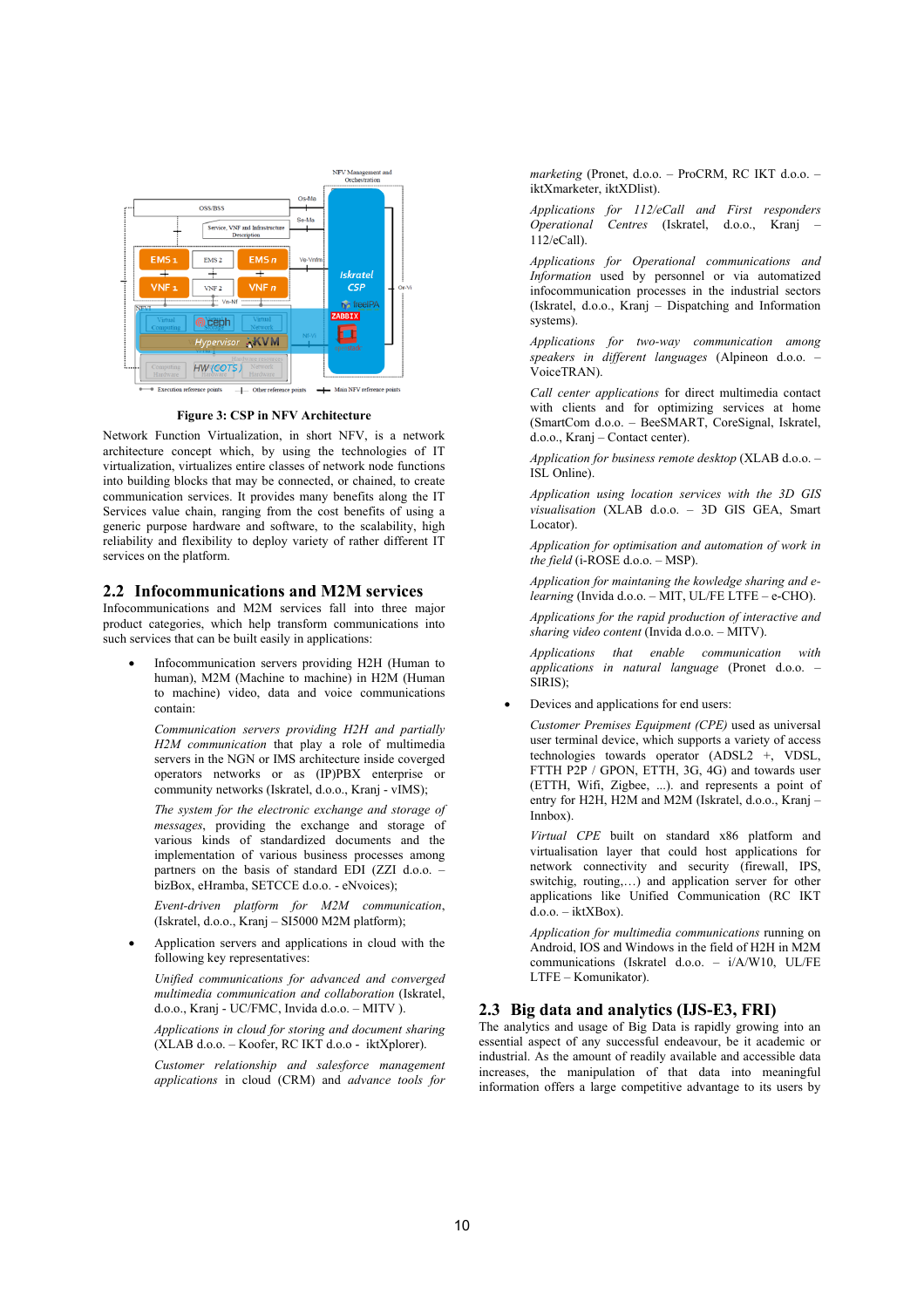providing a tangible added value and threatens to make those actors who are not able to capitalize upon it uncompetitive.

According to the EU Commission Communication "Towards a thriving data-driven economy"1, we are witnessing a new industrial revolution driven by digital data, computation, and automation. Human activities, industrial processes, and research all lead to data collection and processing on an unprecedented scale, signalling a paradigm shift towards a data-driven socioeconomic model2. The resulting datasets are so large and complex that such "Big Data" is becoming difficult to process with the current data management tools and methods. If successfully processed and managed, Big Data has the potential to spur new products, services, and practices as well as new scientific methodologies. As pointed out by the Commission Communication, this "global trend holds enormous potential in various fields" and that "data-driven innovation brings vast new job opportunities".

Both the Slovenian economic and academic environments must be equipped with services that will enable them to remain competitive and at the top of the state-of-the-art as the approach to decision making and problem solving is altered due to the growing presence of Big Data and, ever more prominently the increasing importance of open data3. Slovenian experts in ICT fields such as artificial intelligence, machine learning and data analytics are well equipped to offer versatile and evolving platform solutions that will enable Slovenian economic and academic ecosystems to remain competitive and at the forefront of technological development in the area of Big Data analytics and its usage on a global scale.

The partners within the proposed consortium have a deep understanding of both the underlying principles as well as the technologies required to implement solutions that stretch across the entire data value chain, are versatile and flexible enough to be integrated across various sectors and are sustainable in the rapidly evolving technological environment.

Various solutions developed by the partners already exist and are ready to be integrated into a collective state-of-the-art platform (Josef Stefan Institute  $-$  Ominer, Faculty of computer and information science). These include state-of-the art analytics platforms for processing multimodal data including sensor data, textual data, video data, and structured data. The existing tools allow for the input of various types of data and support various data standards, enable data fusion across various types of data, enable the usage of various data and stream processing methods in a predictive environment that allows and offers:

- Semi-automatic decision making regarding the optimal model to be used in a given scenario;
- Data enrichment from internal and external sources;
- A rich collection of pre-defined calculated features across various modalities

- $2$  "European Big Data Value Strategic Research & Innovation Agenda", European Big Data Value Partnership, July 2014
- $3$  http://ec.europa.eu/digital-agenda/en/open-data-0

-

- Pre-defined data structures for merging multimodal data
- Automatic building of chosen models with different time scales
- GUI for interactive visualization of complex data.

Solutions also exist in the area of complex event processing, route cause analysis, case based reasoning, behaviour profiles, various types of clustering of multimodal data and reasoning, just to name a few.

The overall goal within this initiative is to bring these tools to true "Big Data" scales and to ensure they are ready to meet evolving industrial needs. Specifically, two primary goals within this initiative have been defined by the consortium as the development of:

- SI3000 DS/INS (Iskratel, d.o.o., Kranj) a modular system that allows adaptation to various business models and is optimally set for the integration of components of existing  $112$  systems and consequently for expansion into future systems.
- IoT platform (UL/FE LTFE, FRI) representing an intermediate layer for extraction, contextualization and visualization of information from various sources in the area of the Internet of Things and thus enabling the development of applications with added value across various domains.

### **2.4 Security, trust and privacy services**

Security and privacy are one of basic requirements of the envisioned Smart Cities and Communities' ecosystem. They are straightforwardly provisioned at the level of information and communication technologies. Security provisioning in the envisioned ecosystem is very challenging. Technologies and administrative boundaries are heavily interwoven, mobility is a norm, number of devices can be immense and computing and  $comm$ unication resources are shared simultaneously among multiple users. Pervasiveness of the technology, substantial data collection and analytic and intermixture of technological and sociological aspects of human existence are tough challenges of privacy provisioning.

Proposed platform services address security and privacy challenges and requirements directly. They are optimally positioned in the ecosystem technological stack for provisioning the required services. Their positioning and scope enable a holistic approach to security and privacy provisioning on all information communication layers of the system: the services are exported to end user applications through a set of APIs.

The platform security services are provided either in hardware or software (FMC d.o.o. - RTsecureB 1.0, RTsecureA 1.0, SETCCE  $d.o.o. - Cloud Sign, S-CAAS, IJS-E5 - Safe and private cloud$ storage). Cryptographic mechanisms are used to secure communication between users and devices regardless of whether physical or wireless mode of communication or communication protocol is used. Trust is managed among user and among administrative domains involved. Vertical services, like identity, attributes, credentials, policy management and policy enforcement are available through platform APIs. Security services and APIs enable integration of other complex and more

<sup>&</sup>lt;sup>1</sup> Towards a thriving data-driven economy, COM(2014) 442, http://ec.europa.eu/digital-agenda/en/towards-thriving-datadriven-economy.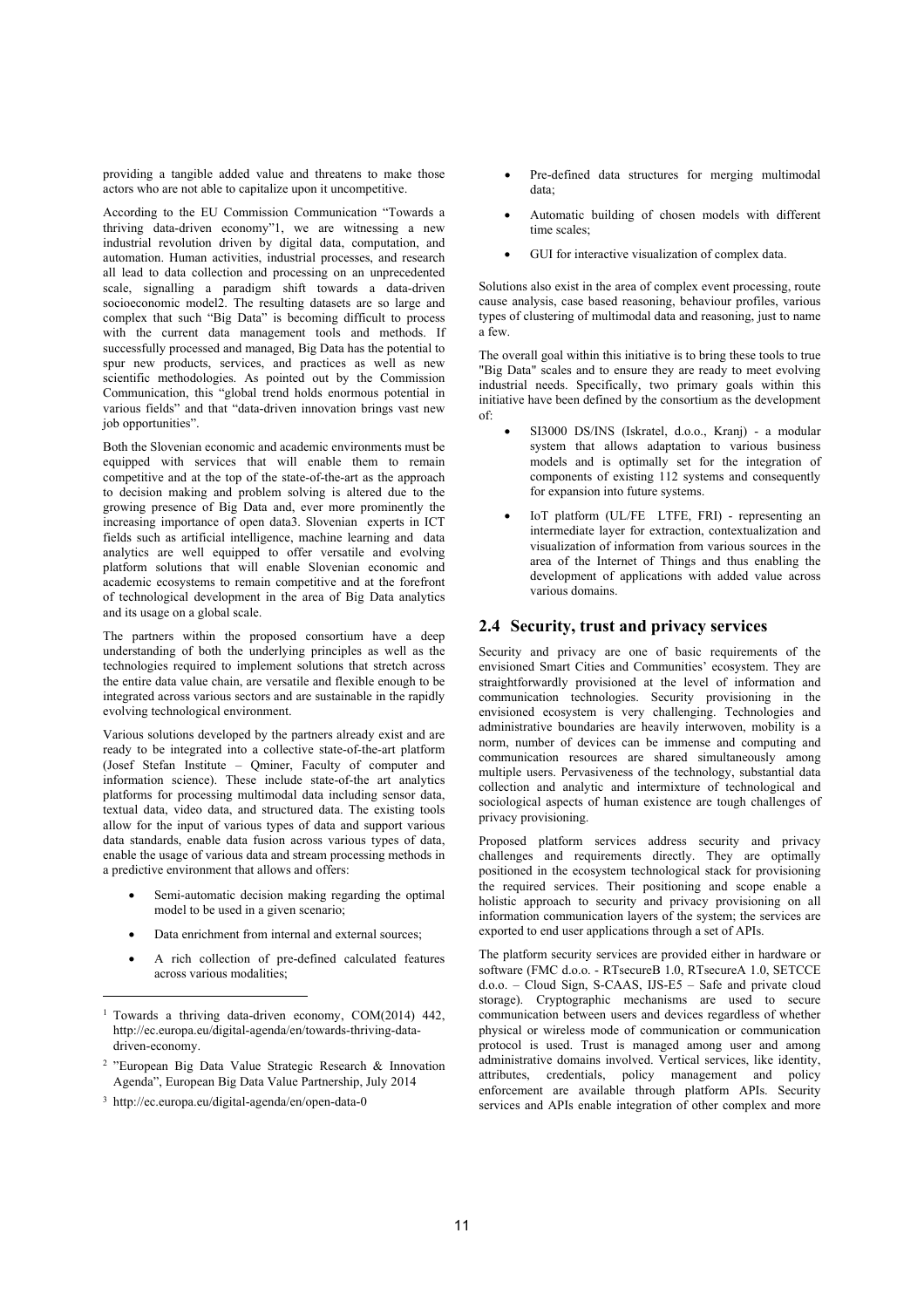demanding services for the end users, such as biometric authentication (BioID - Alpineon d.o.o.).

The platform privacy services are provided by flexible and fine grain access control mechanisms to data or content exchanged. either among end users or business applications. Access control and cryptographic mechanisms are used to implement secure end user cloud storage and computation on encrypted data. Access control monitoring and enforcement of privacy policies as a service for end users and enterprises provide transparency of privacy provisioning and its compliance with current and future Slovenian and European regulation.

Security and privacy provisioning in the cloud inherit a number of cloud pertinent advantages like efficiency, elasticity and reliability. Quality improvement of overall basic security services, such as security management is possible both for enterprises and end users. Monitoring security events and incidents detection in the ecosystem can be significantly better and broader than in the case of a single-platform user. Collaboration with other platform services, such as monitoring of SND networking and content  $distri$ bution, collection of sensors data and big data analytic can bring new security solutions and services to the platform users.

Platform approach to security and privacy ensures better compliance with current Slovenian and European legislation and regulation, as well as more flexibility in adapting to their foreseen changes. The services are directly usable for end users and enterprises. Multiple domains in Smart Cities and Communities can be supported, interweaved with public services, such as government, traffic management, environment management, health, education, etc.

Key security challenges of communication services (VoIP, video, messaging, collaboration) preventing Theft of Service, Invasion of Privacy and Denial of Service Attacks are addressed by using special Virtual Network Functions (VNF), which are offered in platform approach as VNF-as-a-Service model. One of them is the virtual Session Border Controler (Iskratel, d.o.o., Kranj - vSBC) used as a service, which is implemented in Border Gateway.

Typically, BGW is deployed as a border element at the edge of service provider's network, at the edge of an enterprise network, or as the border element between different service provider networks. It provides secure interconnection for communication services and also enables Load Balancing of traffic and allows monitoring and supervision of OoS.

## **2.5 Management and orchestration services (MANO)**

Orchestration in Management of Infocommunication services is one of the crucial features of information infrastructure, which will base on NFV architecture.

On this basis, the new infrastructure will be the common infrastructure for applications and for infocommunication services in the future. All modern platforms relay on paradigms of: virtualization, reliability, scalability and elasticity, security, multitenancy, device and location independence, agility, Serviceoriented Architecture, increased utilization, higher performance, higher productivity etc. Therefore they will be deployed on Cloud-based platforms. For providing services according to new business models, such as XaaS, importance of the following functionalities and systems will be increased:

- Orchestration and Management for entities of platform and applications, systems for management and monitoring of Cloud infrastructure;
- Monitoring and management of failures in applications and infrastructure;
- Monitoring and management of Service Level Agreement, service quality and the quality of experience.

Within application infrastructure for Infocommunication services and application, applications and subsystems for Orchestration and Management of infrastructure and services shall be included, such as:

- Management system for applications and elements with open interfaces for integration purposes (Iskratel, d.o.o., Kranj -SI3000 Management Node System and the partners' management applications);
- Fault management system with the defined principles for developing fault access modules for applications and services (Iskratel, d.o.o., Kranj – SI3000 Fault Monitoring System, Fault Access Modules  $-$  provided by partners);
- Different management and orchestration components for applications for various vertical sectors (Iskratel, d.o.o., Kranj - SI3000 Cloud Services Platform, NIL  $d.o.o. -$  Orkestrator, RC IKT  $d.o.o.$  -IktX applications) and
- Systems for monitoring and management for Quality of Services and Quality of Experience of broadband connectivity and network features (UL/FE LTFE  $-$ Solution for QoE);

and subsystems for Orchestration of applications such as:

- Cloud service platform components for IaaS/PaaS/SaaS/DaaS;
- Process orchestration system and
- Special applications and modules for encryption of data and communication.

## **3. AREAS OF USAGE OF "PLATFORM" SERVICES"**

## **3.1 Platform Services for E&M Health**

#### *3.1.1 E&M Health Solutions*

7here are multiple electronic and mobile health related solutions that can take advantage of the platform services. Examples of such solutions are in the text below.

*mHealth PCARD* platform focuses on monitoring patients and the elderly and connecting them with caregivers and medical professionals in a secure and privacy transparent manner. The mHealth PCARD provides wearable sensor devices used in clinical environment for monitoring ECG, vital signs, as well as monitoring everyday activity of patients and elderly in home care or similar environment. The PCARD platform is used in scenarios for discovering arrhythmias, measuring the impact of drugs on arrhythmia, documenting ischemia, following up on the adherence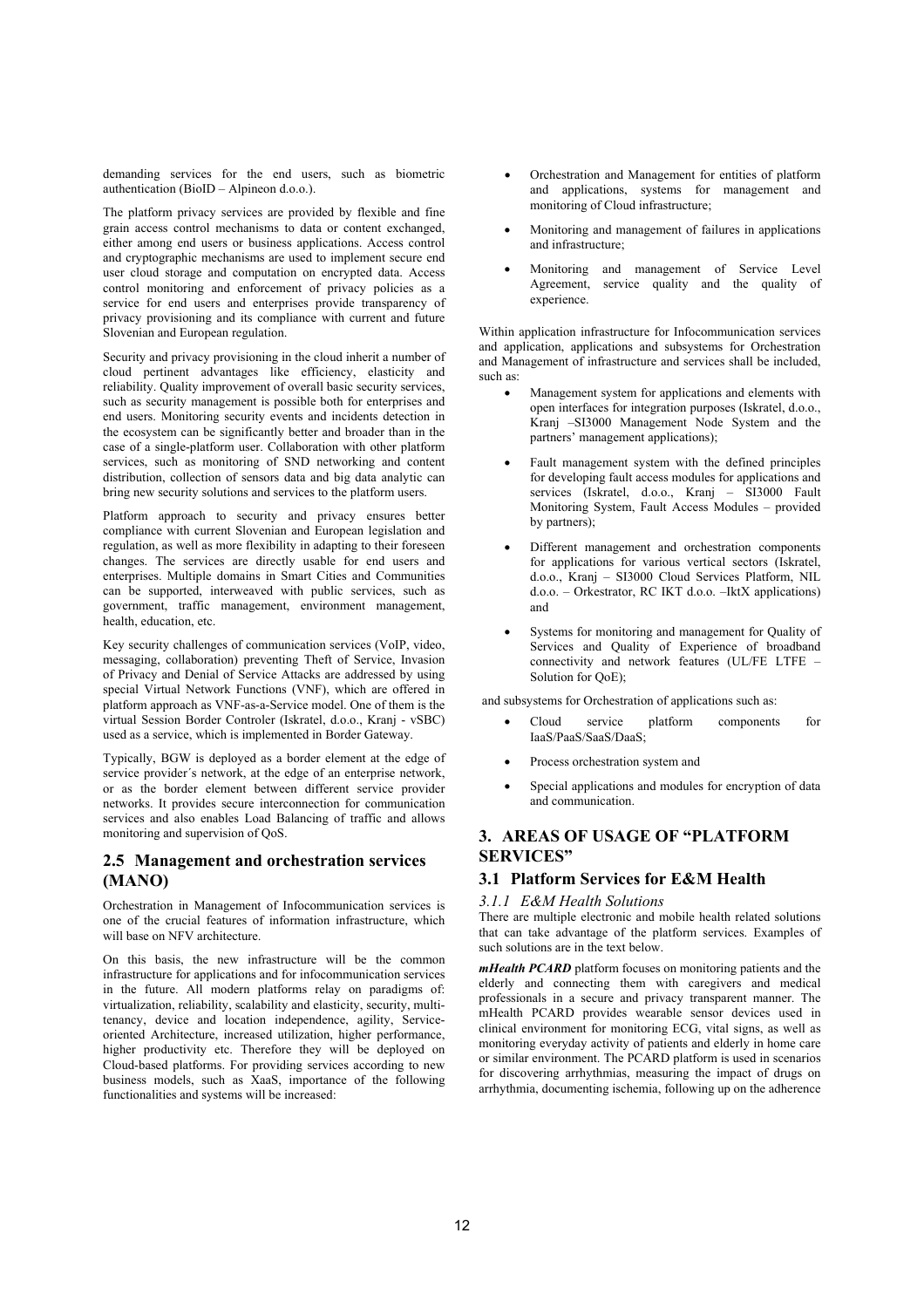to the drug therapies, checking the results of ablation procedure, evaluating syncope and light-headedness<sup>4</sup> and other.

*Home Care service* is provided by the social care providers.

The service involves Care Signal monitoring and response application delivered for the elderly independently dwelling at home. The user's home is equipped with various sensors for the purpose of monitoring the environment and user activity, such as panic/SOS button, presence/motion detector, door/window contact detector, door barrier, smoke/heat detector, water leak detector, and temperature detector. The Care Signal backend system collects sensitive sensor data, processes them, providing reliable notifications and routes alerts to relevant stakeholders via an appropriate communication channel.

*Remote Rehabilitation* is intended for persons after stroke and is based on a patented standing frame, currently also equipped with integrated sensors (accelerometer, gyroscope  $-$  2D tilt sensor) and actuators (horizontal translational standing platform), which are connected to the remote rehabilitation application. The system is used by the therapist to remotely set rehabilitation tasks, follow therapy execution and progress, guide the patient in the therapy, and prepare reports for assessment of the therapy by the physician. The system is used by the patient to execute regular therapies according to the prescribed tasks and guidance from the therapist. The information from different medical devices or/and developed sensor units is aggregated into balance ability measurement and presented to the physician.

*Remote Diagnostics* is intended for doctors and medical professionals to help them remotely diagnose patients, who are living independently. The service allows medical data to be visualized in a manner that is easily understandable by medical professionals. 7he service relies on input data collected from various sensors, i.e multisensory devices that are ready to assess functional vital parameters (heart rate, blood pressure, body temperature) personal health sensors. The service allows for the integration of diagnosis pattern recognition algorithms for different medical conditions that help doctors with the diagnosis of the patients and the elderl\.

## *3.1.2 How do E&M health solutions benefit from the platform services*

All the E&M health services and scenarios have strict  $requirements in the fields of Privacy and Security, since they rely$ on collecting and processing a considerable amount of sensitive medical and activity-related data. The common use cases for security and privacy platform services are the following:

- The transfer of sensitive data gathered by the sensing devices can be secured using strong encryption using RtsecureA platform service.
- For storing sensitive data in the cloud, the scenarios rely on the "Secure and Privacy-aware cloud storage" platform service, in which sensitive data are encrypted and stored on secure servers residing within the EU, to which the EU data regulations apply. The data relating to each end-user are separated and sandboxed to prevent them from being seen by any unauthorized parties. Accesses to the sensitive data are controlled using S-CAAS (see below). All the accesses to the sensitive data are logged using audit trails that contain

-

information on who was accessing the data at what time, for what purpose and through which application.

- For accessing e-health applications and sensitive data, the S-CAAS platform service is used. Through it, the end-users / representatives of stakeholders can be authenticated for the required security level. S-CAAS assumes 4 levels of trusted authentication: the strongest being two-factor authentication using an EU-wide e-ID mechanism that is eIDAS compatible. An extra security level can be added to the existing one by integrating the BioID platform service (biometric authentication).
- Another functionality provided by the S-CAAS platform service to secure storage and medical applications is outsourced simple authorization. 7hus, the appropriate stakeholders (physicians, relatives, medical professionals, caregivers) will only have access to the exact set of data that is needed for each medical or management application in need-to-know basis.
- In cases where it is needed to obtain explicit consent from the end user to be able to lawfully monitor and process the sensitive medical data or to get explicit consent from the end-user on certain medical practices, the solution is legally compliant signing of electronic documents. This is provided by the CloudSign platform service that enables legally (eIDAS) compliant signatures using electronic signatures and timestamps; it also provides long-term archiving of electronic contracts and documents.
- Management of medical sensors, devices and wearables that medical staff performs in terms of installation of devices in smart homes, their connection to the backend services or pairing of wearable devices with end-users can be handled and integrated by the IoT platform services.
- There is potential value in integration with big-Data and analytics platform services, but only for the nonsensitive data, such as data relating to work practices of medical professionals and the optimization of their working processes.

## **3.2 Platform Services for Small and Medium (nterprises**

*3.2.1 Solutions for Small and Medium Enterprises*  In the knowledge society, firms need to develop competitive advantages based on an adequate and intensive use of information and communication technologies (ICTs), which is an essential element of success in today's market. This fact is especially relevant for small and medium sized enterprises (SMEs), whose survival depends, among other factors, on the use they make of ICTs to develop their business model. Modern ICT services make optimal usage of their internal resources and - at the same time interconnects them to their customers, partners and government services and institutions. Many times SME companies have limited ICT budget compering to large Enterprises. In addition, many small businesses could not afford to employ  $IT$  specialist(s). In order to fill this gap Service providers of different size and background address SME market segment with service packages such as "Virtual Office", "Mobile cloud", "New IP-Centrex", "Office in the Cloud" and others.